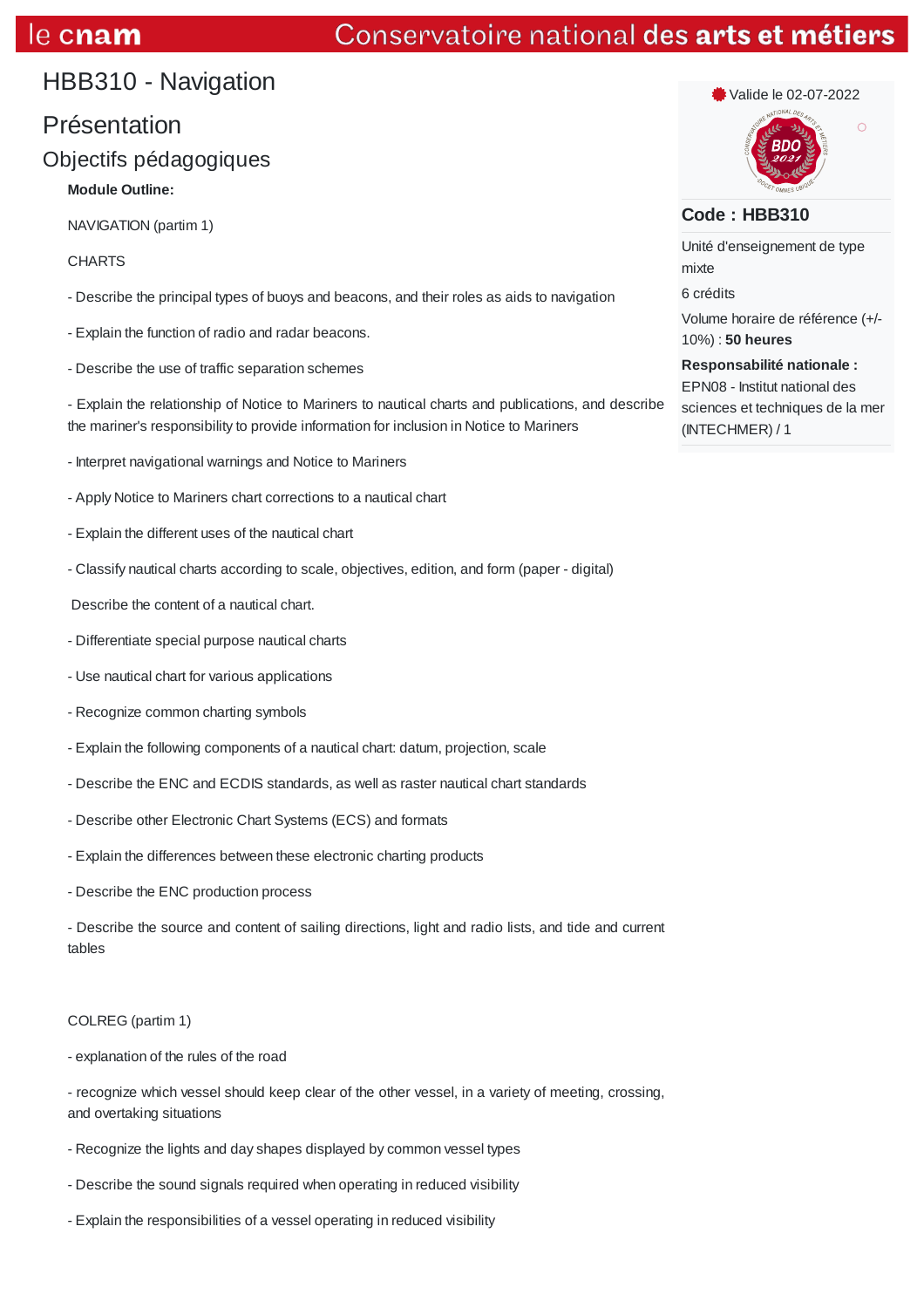INSTRUMENTS (partim 1)

- Describe the capabilities and limitations of magnetic and gyro compasses
- Explain the sources of magnetic and gyro compass error
- Determine and apply corrections for magnetic and gyro compass error
- basic principles of a sextant and its use
- errors of sextant and sextant observations

#### **NAVIGATION**

- comparison of horizontal and equatorial coordinates in order to create the geocentrical sphere (navigation triangle)

- be able to determine a fix (position) by sextant and pelorus
- Explain the role of pilots for ships entering port
- Describe the responsibilities of the pilot and the vessel master when a pilot is aboard

### MODULE 3

NAVIGATION (partim 2)

COLREG (partim 2)

- case studies of COLREG

#### INSTRUMENTS (partim 2)

- Explain the basic principles of radar operation, and describe the capabilities and limitations of radar

- Explain the basic principles of ARPA operation, and describe the capabilities and limitations of radar

### MANOEUVRES

- Describe the manoeuvring capabilities of single and twin screw ships, as well as ships with bow thrusters and omni directional drive systems

- Explain how tows will handle at varying speeds and with varying amounts of tow line
- Describe the component parts of shipboard ground tackle (anchor, chain, windlass, stoppers, etc.)
- Describe how multiple anchors can be used to position a vessel over a fixed location
- Explain how the final position of the vessel can be adjusted
- Demonstrate the ability to manoeuvre a small boat
- Draw a diagram showing how an anchor should be rigged on a small boat

#### METEOROLOGY& OCEANOGRAPHY

- Description of the vertical structure of the atmosphere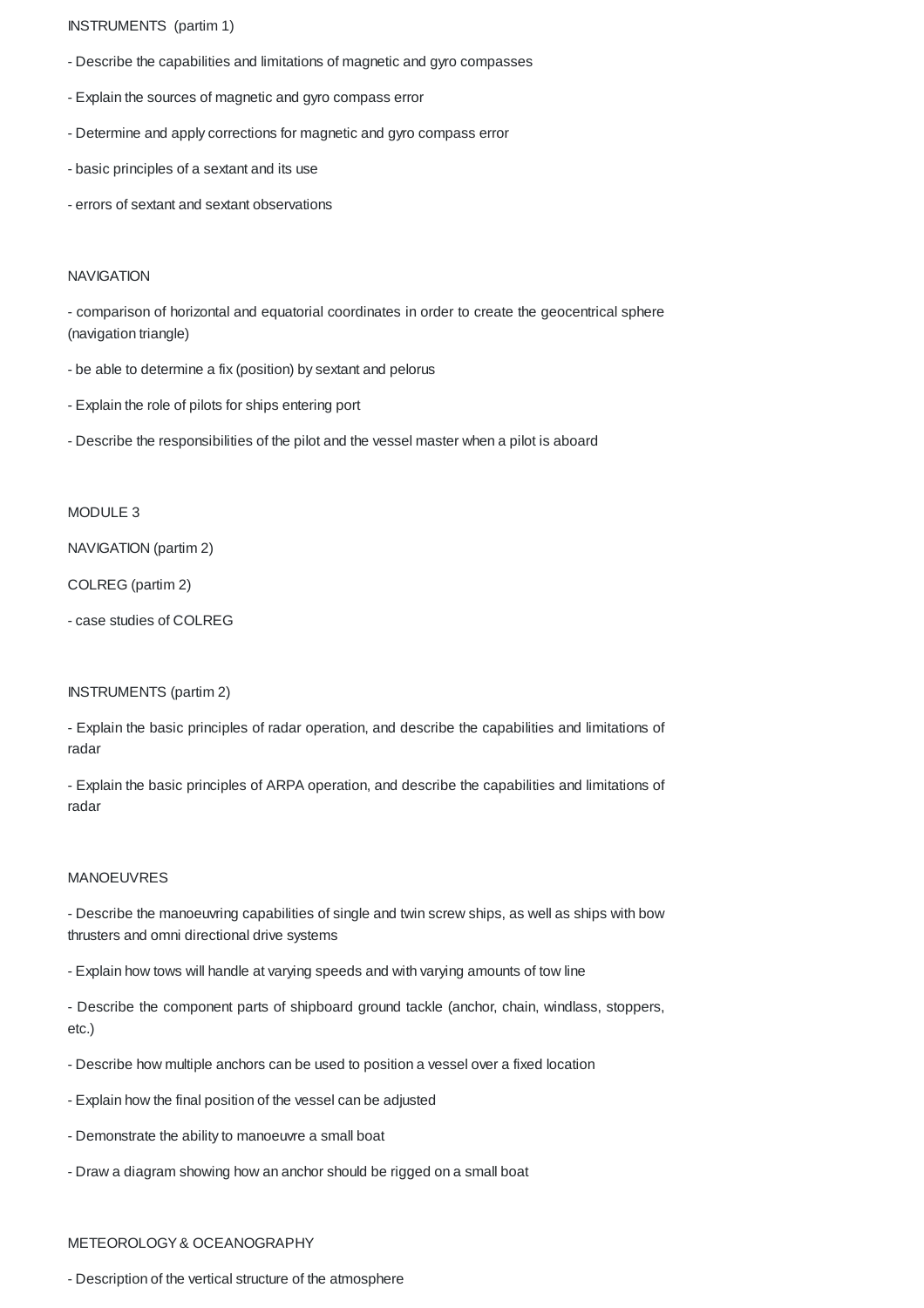- Definition of the following parameters and explanation on how they are measured/classified and what their effect on hydrographic operations is: temperature, humidity, dew-point, frost-point, atmospheric pressure, fog, clouds and precipitation, rain, snow, visibility

- Explanation of the relation between atmospheric pressure and winds

- The origin of geostrophic winds and Guy Ballot's law
- Description of wind circulation around pressure systems
- The effect of friction

- Operate instruments and sensors used to register temperatures pressure, direction and intensity of wind

- Identification of characteristics of weather by simple observation of the sea and the sky
- Recording meteorological parameters according to internationally accepted standards
- Synoptic weather charts
- Weather forecast based on synoptic charts
- Definition of salinity, conductivity, temperature, pressure, density and colour
- Description of the relationship between temperature and salinity in relation to depth
- Wind-waves and swell
- Definition of wave parameters
- Explanation of the elements involved in the wave growth process including typical fetches
- Classification of sea state according to Beaufort Scale
- Wave propagation
- Definition and practical examples of refraction, diffraction and reflection
- Explanation of breaking waves and long-shore and rip current processes

# Compétences

Basic knowledge of all subjects, methodology and their practice. The aim of the course is also to convey to those students with a limited meteorological and oceanographic background as well as an insight in meteorological processes (atmosphere, wind, weather) and oceanographic processes (wind-waves and swell, wind propagation, physical properties of the sea water).

### Compétences

Basic knowledge of all subjects, methodology and their practice. The aim of the course is also to convey to those students with a limited meteorological and oceanographic background as well as an insight in meteorological processes (atmosphere, wind, weather) and oceanographic processes (wind-waves and swell, wind propagation, physical properties of the sea water).

# Programme

### **Contenu**

**Lecture 1** Charts (partim 1)

Chart datum and introduction to nautical charts.

Reference ellipsoids used on nautical chart.

Projections and types of nautical charts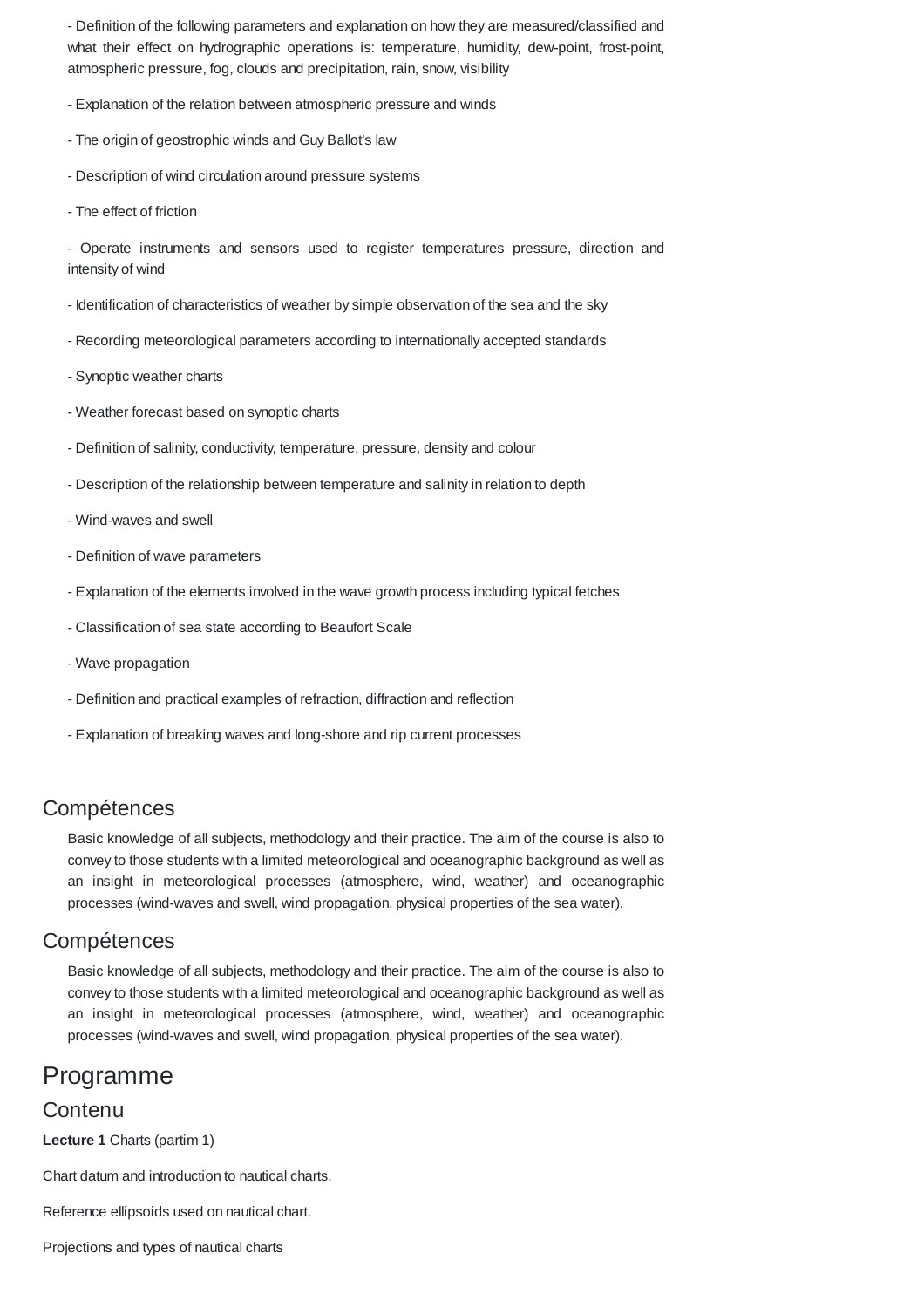**Lecture 2** ColReg (partim 1) Introduction to the Collision Avoidance Rules Difference between inland navigation Rules and the rules at sea. Identification of different kinds of vessels. **Lecture 3** ColReg (partim 1) Identification of different kinds of vessels at night. Navigation rules. Behaviour in reduced visibility **Lecture 4** Charts (partim 1) Symbols and abbreviations used on admiralty paper and electronic charts. Production of paper and electronic charts Accuracy indication of paper and digital charts. Plotting a position on a chart and layout of a voyage. Different admiralty publications and their use. **Lecture 5** Navigation (partim 1) **Lecture 6** ColReg (partim 1) Recognize which vessel should keep clear of the other vessel , in a variety of meeting, crossing, and overtaking situations. Aids to navigation Basics about automatic identification systems Different types of buoys and beacons, IALA A and B Radar beacons and RACON **Lecture 7** Instruments The use of magnetic and gyro compasses, application of variation and deviation The use of a sextant. Study on the errors and calibration of a sextant. **Lecture 8** Navigation (partim 1) Putting positions on a chart with compass bearing and horizontal angle measurement by sextant The role of a pilot on board a vessel and the use of pilot charts and ppu's. **Examination 1** Examination about the content of lecture 1 to 8 **Lecture 9** Manoeuvres Manoeuvring with a single screw vessel and a twin screw vessel. Manoeuvring with small boats **Lecture 10** Meteorology Description of the vertical structure of the atmosphere

Explanation about : temperature, humidity, dew-point, frost-point, atmospheric pressure, fog, clouds and precipitation, rain, snow and visibility.